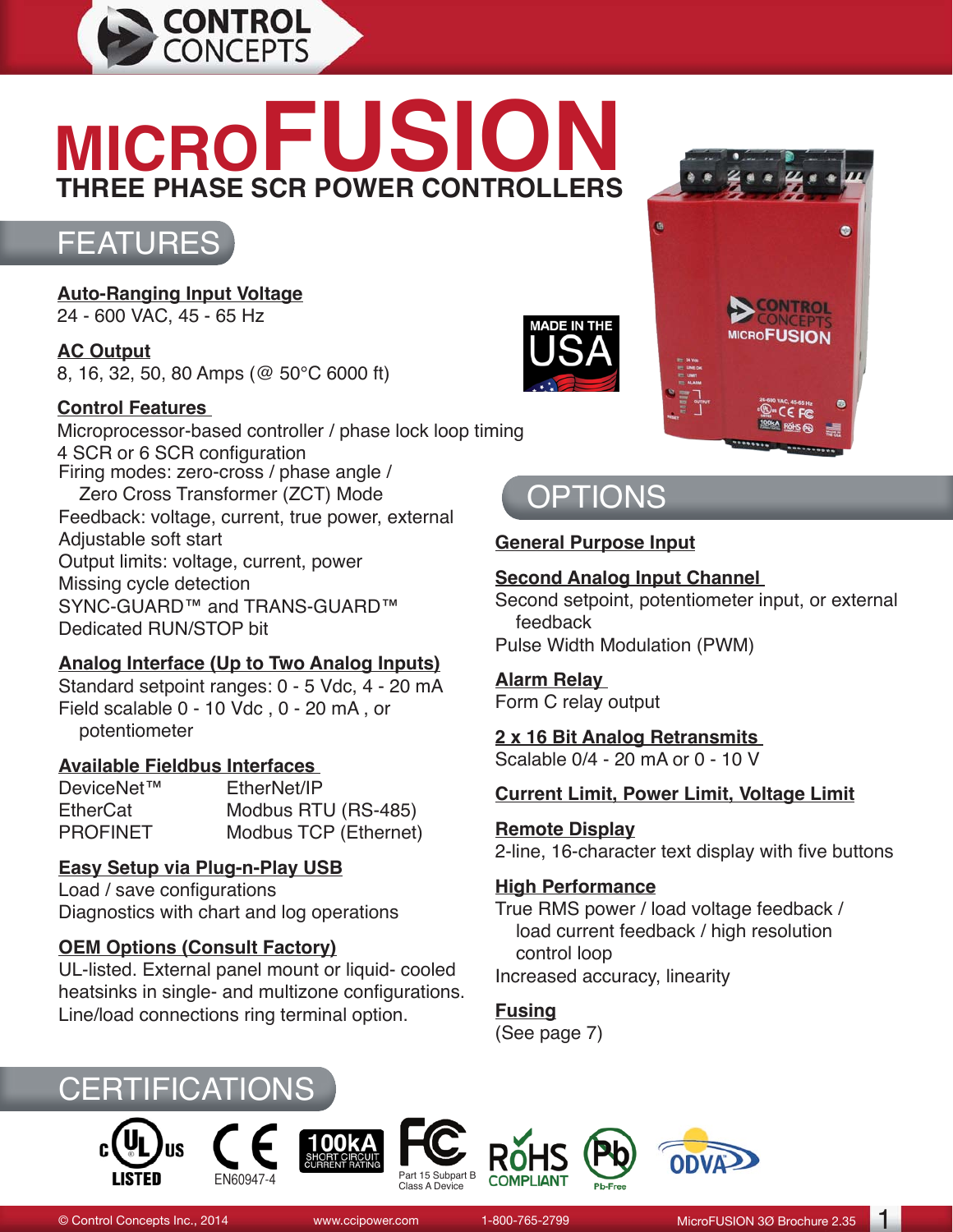

# **DESCRIPTION**

MicroFUSION is an ultra-compact high-performance microprocessor-based power controller, available in single phase, three phase 4 SCR, or three phase 6 SCR models to control AC loads.

Resistive or transformer-connected loads can be controlled in either Phase Angle, Zero Cross, or Zero Cross Transformer (ZCT) Mode. Output is controlled linearly with respect to command signal and can be set to the average or RMS value of the voltage and current, as well as true instantaneous power or external feedback.

MicroFUSION Series power controllers are available in current ratings from 8, 16, 32, 50, 80 amps AC. Autoranging voltage circuitry enables main supply voltage from 24-600 VAC, (45-65 Hz) eliminating the need for hardware jumpers or stocking multiple controllers for international voltages. A separate 24 Vdc power source supplies the control electronics and maintains critical communications to your control system when the mains are absent.

Status LEDs and an LED bar graph make operation and troubleshooting simple. A plug-n-play USB interface and free FUSION Control Panel software for the PC further simplifies installing and configuring the controller to your application. For example, controller settings can be duplicated simply by loading a configuration file saved from a previous unit.

Setpoints can be controlled through the standard analog or optional digital fieldbus interface. The factory-configured analog setpoint signal ranges are 0-5 Vdc and 4 - 20 mA, both of which are field scalable from 0-10 Vdc or 0-20 mA.

The fieldbus interface options include DeviceNet™, EtherNet/IP, EtherCAT, PROFINET, Modbus RTU (RS-485), or Modbus TCP. These can be used to communicate with a PLC or factory control system PROFINET, Modbus TCP, and EtherNet/IP are available as internal fieldbus options. All interfaces are available through an external module. Furthermore, a single external network module can control up to ten zones, reducing system installation costs.



The robust design of MicroFUSION allows for continuous full-frame current operation - without derating - at up to 50° C / 6000 ft altitude. Cooling is accomplished through either natural convection, forced air, optional external panel mount, or optional liquid-cooled chill plate.

The optional remote display provides clear readouts of key electrical parameters and alarm status. Setpoints, limits and alarms are touchpad accessible and easily customized. For additional convenience, a panel mounting kit is also provided, eliminating the need for costly external meters / indicators / switches and the associated costs of wiring and labor.



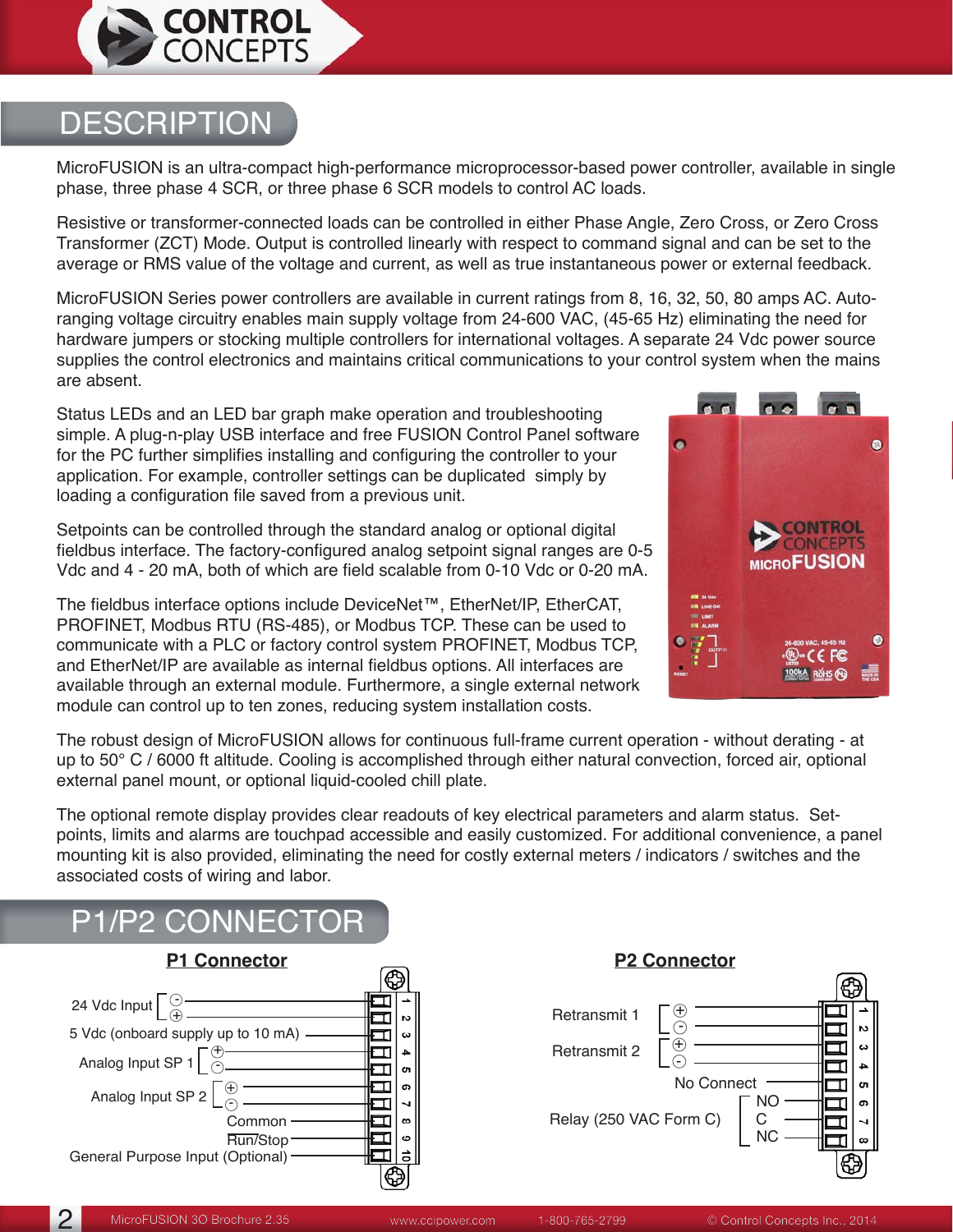

# DIMENSIONS



Dimensions: Inches [mm]





# SPECIFICATIONS

| <b>POWER</b>                                          |                                                                        |
|-------------------------------------------------------|------------------------------------------------------------------------|
| Line Voltage (Auto Ranging)                           | 24 - 600 Vac (Nominal) +10% / -15% (Contact factory for other options) |
| Line Frequency (Auto Ranging)                         | 45 - 65 Hz                                                             |
| Frame Current Ratings (Amps)                          | 8   16   32   50   80<br>Continuous RMS (AC)                           |
| <b>Current Rating- Peak Surge</b>                     | 20X frame rating                                                       |
| Minimum Hold/Latch Current                            | 500 mA                                                                 |
| SCR Rating (PIV)                                      | 1600 V peak forward & reverse                                          |
| Fusing                                                | Optional external Class T, branch-rated, touch-safe fusing             |
| Thermal                                               | Integrated heat sink thermal sensor                                    |
| <b>Current Limit</b>                                  | 20% – 105% of continuous rating of Frame Amp Rating                    |
| <b>Current Trip</b>                                   | 50% - 450% of continuous rating                                        |
| <b>Power Dissipation</b>                              | 1.3 Watt per amp of load current per phase                             |
| Control Power / Operates Internal Control Electronics | 24 Vdc +10 / -15%                                                      |

| <b>ENVIRONMENTAL</b>                  |                                                  |
|---------------------------------------|--------------------------------------------------|
| Surrounding Air Operating Temperature | 32°F [0°C] - 122°F [50°C] with derating for 60°C |
| <b>External Panel Mount</b>           | 122°F [50°C] with no derating                    |
| Liquid-Cooled                         | 140°F [60°C] with no derating                    |
| Humidity                              | 20% to 90% RH Non-Condensing                     |
| <b>Rated Operating Altitude</b>       | Up to 6000 ft [1750m] at full rated current      |
| Contaminates                          | ROHS Compliant, CE Pollution Degree 2            |
| Storage Temperature                   | - 4 to 176°F [- 20 to 80°C]                      |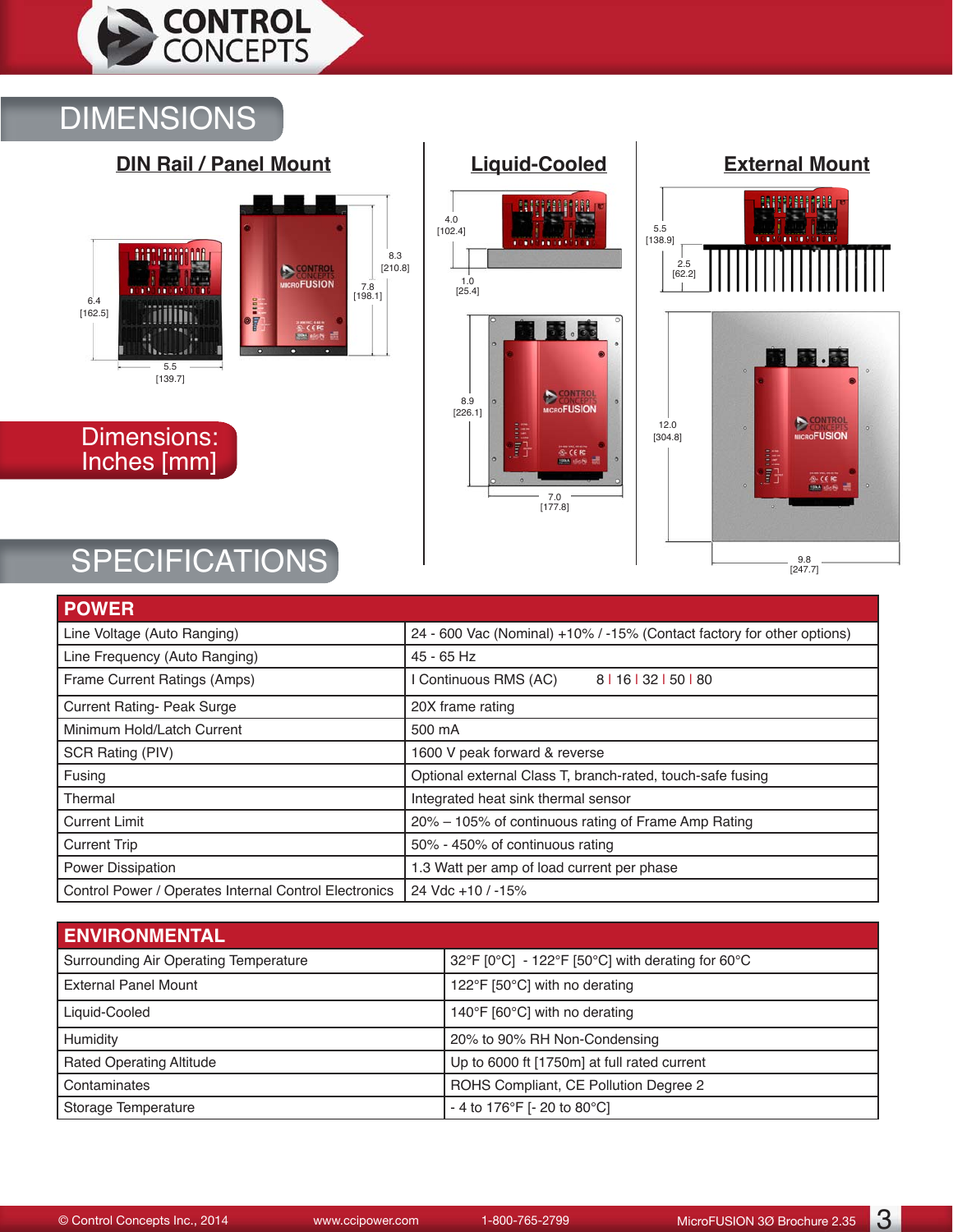

| <b>PERFORMANCE</b>               |                                                                                                                                   |                                                                                                                                   |  |
|----------------------------------|-----------------------------------------------------------------------------------------------------------------------------------|-----------------------------------------------------------------------------------------------------------------------------------|--|
|                                  | <b>Standard</b>                                                                                                                   | <b>High Performance Option</b>                                                                                                    |  |
| <b>Setpoint Resolution</b>       | 10k                                                                                                                               | 10k or 64k                                                                                                                        |  |
| Internal Control Loop Resolution | 16k                                                                                                                               | 64k                                                                                                                               |  |
| <b>Output Resolution</b>         | 12k @ 50Hz, 10k @ 60Hz                                                                                                            | 50k @ 50Hz, 42k @ 60Hz                                                                                                            |  |
| Accuracy (Full Conduction)       |                                                                                                                                   |                                                                                                                                   |  |
| Voltage                          | 3% of span                                                                                                                        | $0.5\%$ of span                                                                                                                   |  |
| Current                          | 3% of span                                                                                                                        | 0.5% of span                                                                                                                      |  |
| Power                            | 3% of span                                                                                                                        | 1% of span                                                                                                                        |  |
| <b>Output Linearity</b>          | 4% from 5 to 100% output range                                                                                                    | 1% from 5 to 100% output range                                                                                                    |  |
| Accuracy                         | A +10% to -15% line voltage change will result<br>in a max output change of 0.5% from 5 to<br>100% output range                   | A +10% to -15% line voltage change will result<br>in a max output change of 0.05% from 5 to<br>100% output range                  |  |
| <b>Temperature Drift</b>         | Output shall not change greater than 0.5% per<br>degree C max over the operating temperature<br>range from 5 to 100% output range | Output shall not change greater than 0.2% per<br>degree C max over the operating temperature<br>range from 5 to 100% output range |  |

| <b>ANALOG SETPOINT INPUTS</b> |             |                                                  |                      |
|-------------------------------|-------------|--------------------------------------------------|----------------------|
| Voltage                       | $0 - 10V$   | 0 to 65535                                       | Update rate:         |
| I Current                     | $0 - 20$ mA | 0 to 32767                                       | 166.67 Hz every 6 ms |
| l Pulse Width Modulation      | $0 - 100\%$ | Frequency range: 20 Hz to 2KHz or up to 2KHz max |                      |

| <b>SCCR</b> |                            |                    |
|-------------|----------------------------|--------------------|
| Frame 3 Ø   | <b>Recommended Fusing</b>  | <b>SCCR Rating</b> |
| 8 Amp       | 10 Amp Fast Acting J or T  | 100 kA             |
| 16 Amp      | 20 Amp Fast Acting J or T  | 100 kA             |
| 32 Amp      | 40 Amp Fast Acting J or T  | 100 kA             |
| 50 Amp      | 60 Amp Fast Acting J or T  | 100 kA             |
| 80 Amp      | 100 Amp Fast Acting J or T | 100 kA             |

| <b>COOLING</b>              |                                                                                                                                                                                                 |         |            |
|-----------------------------|-------------------------------------------------------------------------------------------------------------------------------------------------------------------------------------------------|---------|------------|
| Din Rail/Panel Mount        | <b>Forced Air</b>                                                                                                                                                                               |         |            |
| <b>External Panel Mount</b> | <b>Natural Convection</b>                                                                                                                                                                       |         |            |
| Liquid Cooled               | Flow rate: 1 GPM [3.79 LPM] minimum<br>Maximum inlet temperature: 122° F [50° C]<br>Maximum pressure: 60 PSI [4.137 Bar]<br>Up to 50% glycol water solution<br>Pressure Drop: 2.60 PSI at 1 GPM |         |            |
|                             | Particulate filtered water containing less than:                                                                                                                                                |         |            |
|                             | <b>Mineral</b><br><b>Recommended Limit</b>                                                                                                                                                      |         |            |
|                             | Calcium<br>$< 50$ PPM                                                                                                                                                                           |         |            |
|                             | $< 50$ PPM<br>Magnesium<br><b>Total Hardness</b><br>$<$ 100 PPM (5 Grains)<br>Chloride<br>$<$ 25 PPM                                                                                            |         |            |
|                             |                                                                                                                                                                                                 |         |            |
|                             |                                                                                                                                                                                                 |         |            |
|                             |                                                                                                                                                                                                 | Sulfate | $<$ 25 PPM |
|                             | A corrosive inhibitor must be used for deionized<br>or demineralized water                                                                                                                      |         |            |

| Designed for 50,000 Hours |
|---------------------------|
|                           |

| <b>DC POWER CONSUMPTION</b> |               |  |
|-----------------------------|---------------|--|
| Fan Cooled                  | 24 Watts      |  |
| <b>External Panel Mount</b> | 18 Watts      |  |
| Liquid Cooled               | 18 Watts      |  |
| Onboard Fieldbus Module     | Add 0.7 Watts |  |
| <b>CCI Connect Module</b>   | Add 6 Watts   |  |

| <b>ISOLATION</b>      |                  |
|-----------------------|------------------|
| Signal to Line/Load   | 3750 Vac minimum |
| Line/Load to Ground   | 2500 Vac minimum |
| Signal to Ground      | 1500 Vac minimum |
| Line to Load          | 1400 Vac minimum |
| <b>Network</b>        | 1500 Vac minimum |
| <b>USB</b>            | 2500 Vac minimum |
| Signal to Processor   | 1500 Vac minimum |
| <b>Remote Display</b> | 2500 Vac minimum |

| <b>ENCLOSURE PROTECTIVE RATING</b> |                       |
|------------------------------------|-----------------------|
| International                      | <b>IP 20</b>          |
| <b>Remote Display</b>              | IP 65, UL Type 1 & 12 |
| <b>External Panel Mount</b>        | IP 65, UL Type 4      |
| <b>Liquid Cooled</b>               | IP 65, UL Type 4      |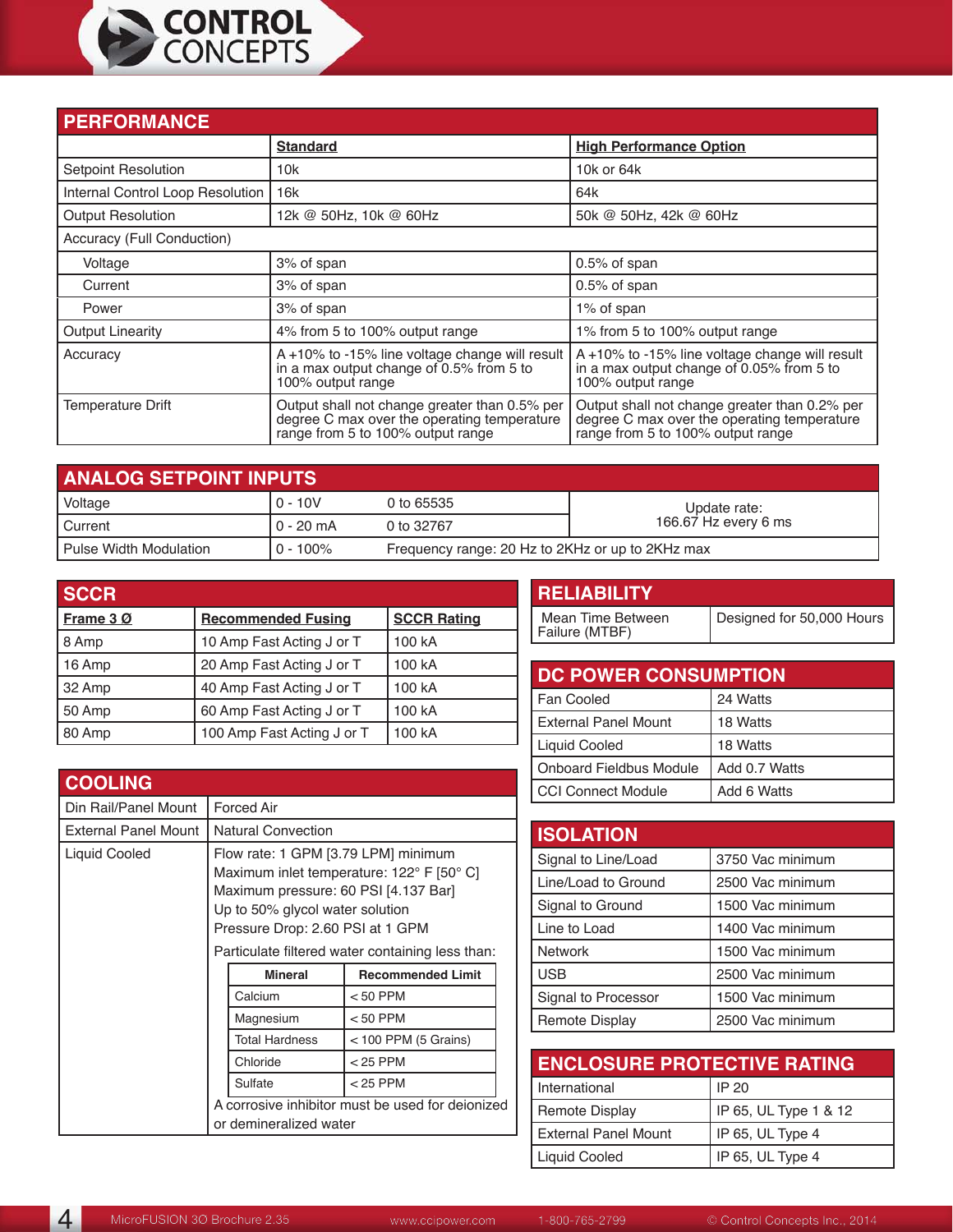

# FEATURE COMPARISON

MicroFUSION is available with one of two circuit boards. SX is a lower-cost alternative, whereas HX is a fully populated board that can be field-upgraded to include retransmits and other features.<br> $\bullet$  = Included  $\bullet$  = Field Upgradable Option

 $\bullet$  = Field Upgradable Option

 $\square$  = Option Available at Manufacturing Time  $\square$  = Not available

| <b>FEATURE LIST</b>                                                                              | <b>SX</b>                | <b>HX</b> |
|--------------------------------------------------------------------------------------------------|--------------------------|-----------|
| 24-600 VAC Auto-Ranging Input                                                                    |                          | 0         |
| Phase Angle and Zero Cross Firing Modes                                                          |                          | $\bullet$ |
| LED Bar Graph                                                                                    | O                        | $\bullet$ |
| Touchsafe Design                                                                                 |                          | 0         |
| UL-Listed, CE, 100kA SCCR, and RoHS certifications                                               | ●                        | 0         |
| Micro USB Connection (USB Plug-N-Play)                                                           | $\bullet$                | 0         |
| Free Control Panel Software                                                                      |                          | 0         |
| <b>DIN Rail Mountable</b>                                                                        |                          | ●         |
| <b>Panel Mount</b>                                                                               | $\bullet$                | $\bullet$ |
| RUN/STOP                                                                                         |                          | ●         |
| <b>Overcurrent Trip</b>                                                                          |                          | ●         |
| Analog Input (0-10V, 0/4-20 mA or potentiometer)                                                 | O                        | $\bullet$ |
| CCI Link™ Connectivity                                                                           |                          |           |
| Fixed Current Limit - 105% of Frame                                                              | ●                        |           |
| Adjustable Current Limit                                                                         | $\circ$                  | $\bullet$ |
| Alarm Relay                                                                                      | O                        | $\bullet$ |
| <b>Current Control</b>                                                                           | $\circ$                  | $\bullet$ |
| Load Voltage Control                                                                             |                          | $\bullet$ |
| Voltage Limit                                                                                    | ÷,                       | $\bullet$ |
| <b>Monitor Current</b>                                                                           | $\circ$                  | $\circ$   |
| Analog Channel 2 Input                                                                           | O                        | $\circ$   |
| General Purpose Input                                                                            | $\circ$                  | $\circ$   |
| Pulse Width Modulation Input                                                                     | $\circ$                  | O         |
| Accessory Option: Remote Display                                                                 | O                        | $\circ$   |
| SYNC-GUARD™ Connectivity                                                                         | $\circ$                  | O         |
| External Fieldbus Options: DeviceNet, Modbus TCP, Modubs RTU, EtherNet/IP,<br>PROFINET, EtherCat | $\circ$                  | $\circ$   |
| Internal Fieldbus Options: PROFINET, Modbus TCP, and EtherNet/IP                                 | $\Box$                   | $\Box$    |
| <b>External Panel Mount Heatsink</b>                                                             | $\Box$                   | □         |
| <b>Water-Cooled Heatsink</b>                                                                     | $\Box$                   | $\Box$    |
| Zero Cross Transformer Firing Mode                                                               |                          | $\circ$   |
| Retransmit (RTX): 2x High Resolution Analog Retransmits 0-10 VDC or 0/4-20 mA                    |                          | $\circ$   |
| Power Limit                                                                                      | $\blacksquare$           | $\circ$   |
| True Power Control                                                                               |                          | $\circ$   |
| Monitor True RMS Power                                                                           | $\overline{\phantom{a}}$ | $\circ$   |
| <b>High Resolution Control Loop</b>                                                              |                          | $\circ$   |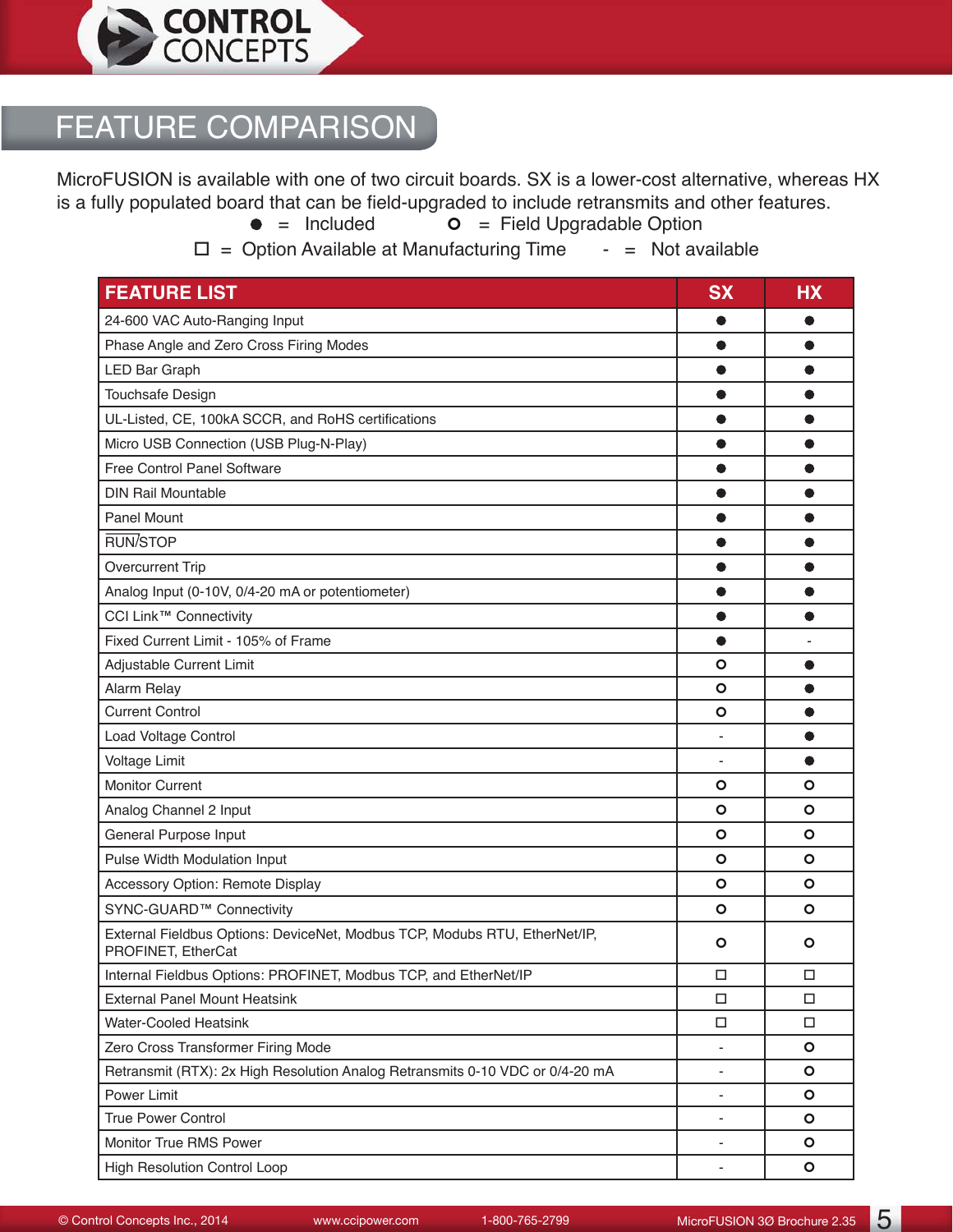

#### **Board Type** SX = Standard HX = Upgradable High Performance **Load Configuration** 4DY = Three Phase 4 SCR (2 Leg) 6DY = Three Phase Delta/Wye, 6 SCR 64Y = Three Phase 4 Wire Wye, 6 SCR 6ID = Three Phase Inside Delta, 6 SCR **Frame**  $A = 8 - 32A$  (Panel Mount / Din Rail)  $B = 50 - 80A$  (Panel Mount / Din Rail)  $C = 8 - 32A$  (External Mount)<sup>1</sup>  $D = 50A$  (External Mount)<sup>1</sup>  $E = 8 - 32A$  (Liquid Cooled)<sup>1</sup>  $F = 50 - 80A$  (Liquid Cooled)<sup>1</sup> **Option Board**  $0 = None$ <br>  $I = EthernetNet/IP$   $N = PROFINET$  $N = PROFINET$ Amp Size  $\frac{8}{6}$  = 8 Amps  $8 = 8$  Amps  $32 = 32$  Amps  $80 = 80$  Amps  $2 = 16$  Amps  $50 = 50$  Amps  $50 = 50$  Amps **Performance** Available with SX: S = Standard  $L =$  Adjustable Current Limit and current feedback Available with HX: L = Adjustable Current Limit, current feedback, load voltage feedback, & voltage limit P = High Performace (Includes Load Voltage Feedback, True RMS Power Control, Current Limit, Power Limit, High Resolution Control Loop) **I/O**  $0 =$  None (Only applicable for SX; HX board is equipped with an alarm relay by default)  $1 =$  Alarm Relay (1x Form C) 2 = General Purpose Input / Analog Input Channel 2 / Pulse Width Modulation Input  $3 =$  Both **Retransmits**  $0 = \text{None}$  $R =$  Retransmits  $3$  (Two 16-bit analog retransmits for voltage, current, or power) **Sync**  $0 = \text{None}$ S = Digital SYNC-GUARD™ **Zero Cross Transformer Mode**  $Z =$  Zero Cross Transformer Mode  $3$ **Branch Rated Class T Fuse Options**  $Blank = None$ MODEL NUMBERS uF3 **□ □ □ □ □ □ □ □ - □ □ - □ □ □ □** □ <del>-</del>

| $F010 = 10A$ | $F035 = 35A$ | $F070 = 70A$                                        |
|--------------|--------------|-----------------------------------------------------|
| $F015 = 15A$ | $F040 = 40A$ | $F080 = 80A$                                        |
| $F020 = 20A$ | $F045 = 45A$ | $F090 = 90A$                                        |
| $F025 = 25A$ | $F050 = 50A$ | $F100 = 100A$                                       |
| $F030 = 30A$ | $F060 = 60A$ | See "Fusing Options," page 7, for more information. |
|              |              |                                                     |

<sup>1</sup> UL pending

2 80 Amps not available for external panel mount

3 Only available with HX type board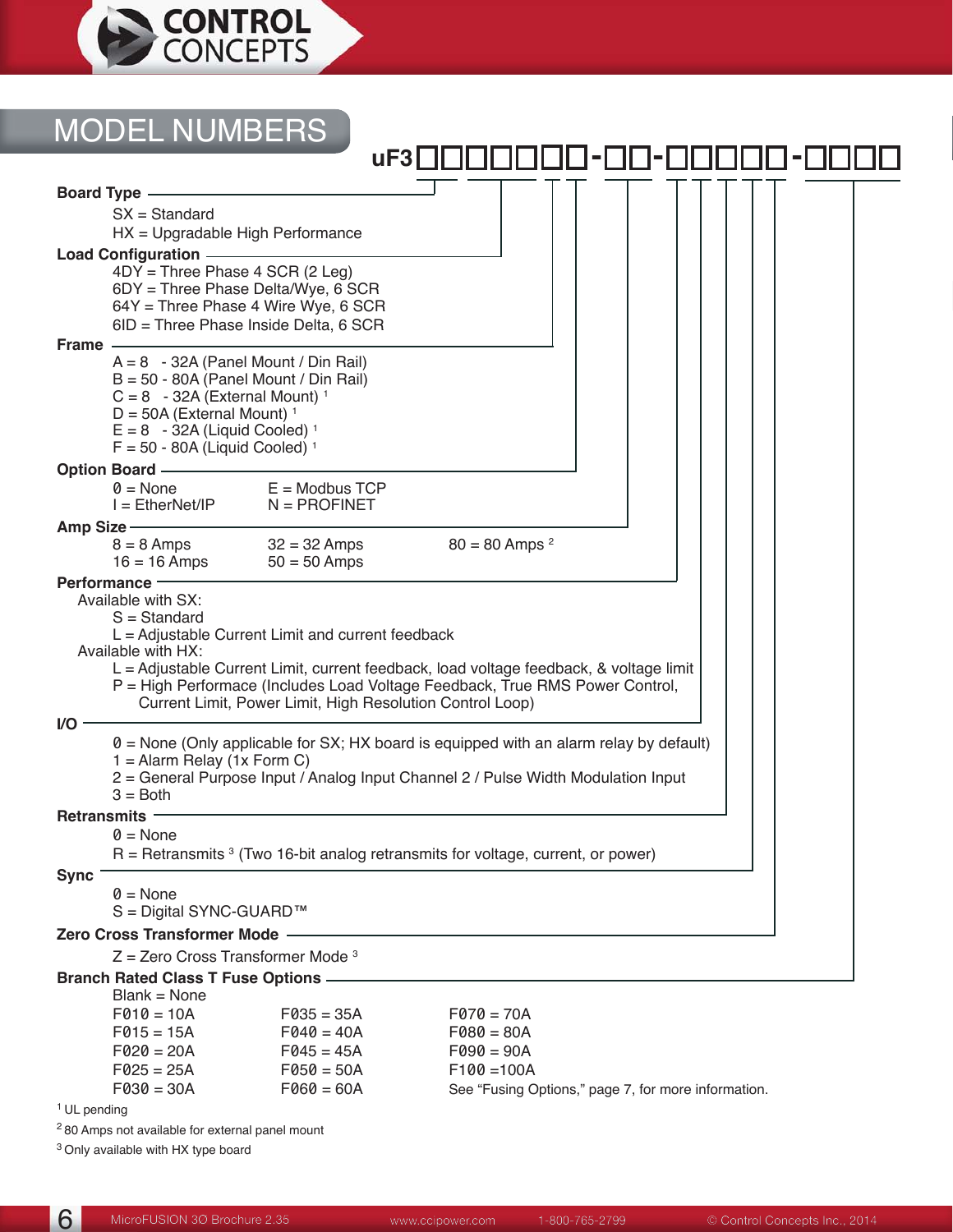

# FUSING OPTIONS

All touchsafe kits have 600 VAC, Branch-Rated, Class T Fusing

Three Phase controllers require 3 Pole Fuseblocks.

### TOUCHSAFE KITS: THREE PHASE

| <b>MODEL</b><br><b>NUMBER</b> | <b>CCI PART</b><br><b>NUMBER</b> | <b>AMP SIZE</b> | <b>DESCRIPTION</b>                           |
|-------------------------------|----------------------------------|-----------------|----------------------------------------------|
| F010                          | SFKTS63T10                       | 10 <sup>1</sup> | 3 Pole Assy - 3 x Fuse, 1 x Block, 3 x Cover |
| F015                          | SFKTS63T15                       | 15              | 3 Pole Assy - 3 x Fuse, 1 x Block, 3 x Cover |
| F020                          | SFKTS63T20                       | 20              | 3 Pole Assy - 3 x Fuse, 1 x Block, 3 x Cover |
| F025                          | SFKTS63T25                       | 25              | 3 Pole Assy - 3 x Fuse, 1 x Block, 3 x Cover |
| F030                          | SFKTS63T30                       | 30              | 3 Pole Assy - 3 x Fuse, 1 x Block, 3 x Cover |
| F035                          | SFKTS63T35                       | 35              | 3 Pole Assy - 3 x Fuse, 1 x Block, 3 x Cover |
| F040                          | SFKTS63T40                       | 40              | 3 Pole Assy - 3 x Fuse, 1 x Block, 3 x Cover |
| F045                          | SFKTS63T45                       | 45              | 3 Pole Assy - 3 x Fuse, 1 x Block, 3 x Cover |
| F050                          | SFKTS63T50                       | 50              | 3 Pole Assy - 3 x Fuse, 1 x Block, 3 x Cover |
| F060                          | SFKTS63T60                       | 60              | 3 Pole Assy - 3 x Fuse, 1 x Block, 3 x Cover |
| F070                          | SFKTS63T70                       | 70              | 3 Pole Assy - 3 x Fuse, 1 x Block, 3 x Cover |
| F080                          | SFKTS63T80                       | 80              | 3 Pole Assy - 3 x Fuse, 1 x Block, 3 x Cover |
| F090                          | SFKTS63T90                       | 90              | 3 Pole Assy - 3 x Fuse, 1 x Block, 3 x Cover |
| F100                          | SFKTS63T100                      | 100             | 3 Pole Assy - 3 x Fuse, 1 x Block, 3 x Cover |

Recommended fuse sizing: 1.25 x SCR frame rating (Amps). For Phase Angle, select closest standard fuse size. For Zero Cross, select next largest size.